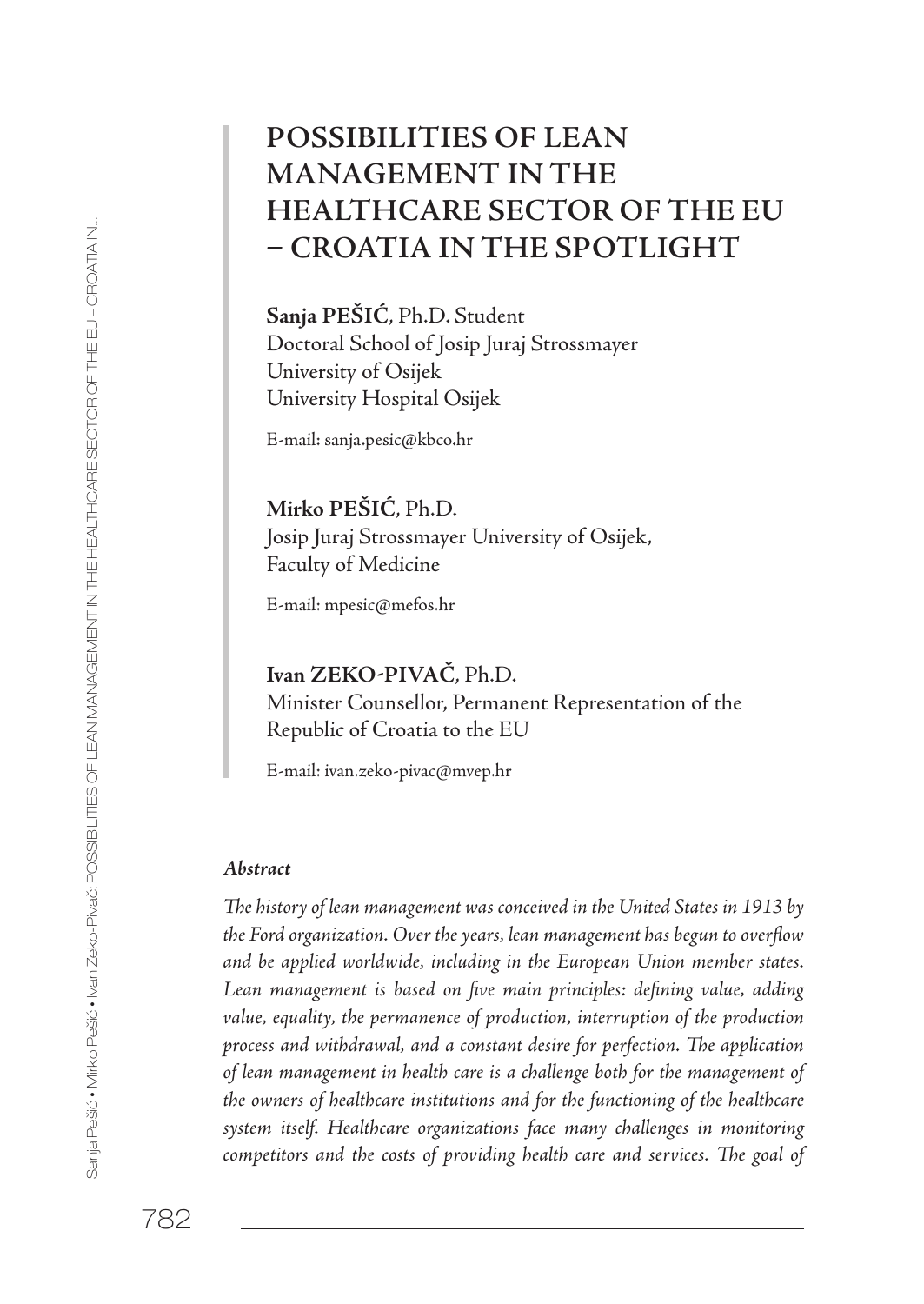*both owners and managers is to provide high-quality health services at an affordable price. When lean was adopted in healthcare, several components that included developing a culture of continuous improvement, empowering staff, and reducing waste and unnecessary work were highlighted. There was a focus on improving the value of services provided to patients. Lean management in health organizations can be achieved by considering all the forces and holistic thinking and planning and programming strategies for its implementation that will overcome potential obstacles. The results are numerous and positive and include improving quality, capacity, and safety and ultimately reducing costs. The question that this paper seeks to answer is whether lean management has really taken root in the health care system of the European Union, and especially in the health care system of Croatia.*

*Keywords: lean management, healthcare sector, costs, patients* 

*JEL Classification: I19, M19*

### **1. INTRODUCTION**

Lean management is a business process aimed at creating as much value as possible with superior business processes. Today, it is the most widespread managerial concept applicable in almost all industries. Lean management presents the creation of value that will have almost no amount of waste and shortcomings. The unique feature of lean management is that all tools apply to the entire company or institution, industries, and departments. The concept eliminates all costs that burden the business and do not bring added value or increase the value delivered to the consumer. Lean management is a philosophy of business process management recognizable by its focus on reducing eight types of losses, and its task is to increase value. The characteristic of this management method is contrary to the principle of mass production, which denotes large systems with extensive stocks, large production batches, and interruptions and waiting in the production process. Therefore, Lean management is a set of tools that help identify and continuously eliminate losses, improve product quality, reduce production time, and reduce costs. Types of losses:

- 1. Overproduction creating products waiting to enter the market, excessive documentation and copies
- 2. Waiting time that material spends waiting for the next operation, waiting for data, waiting for workers, delays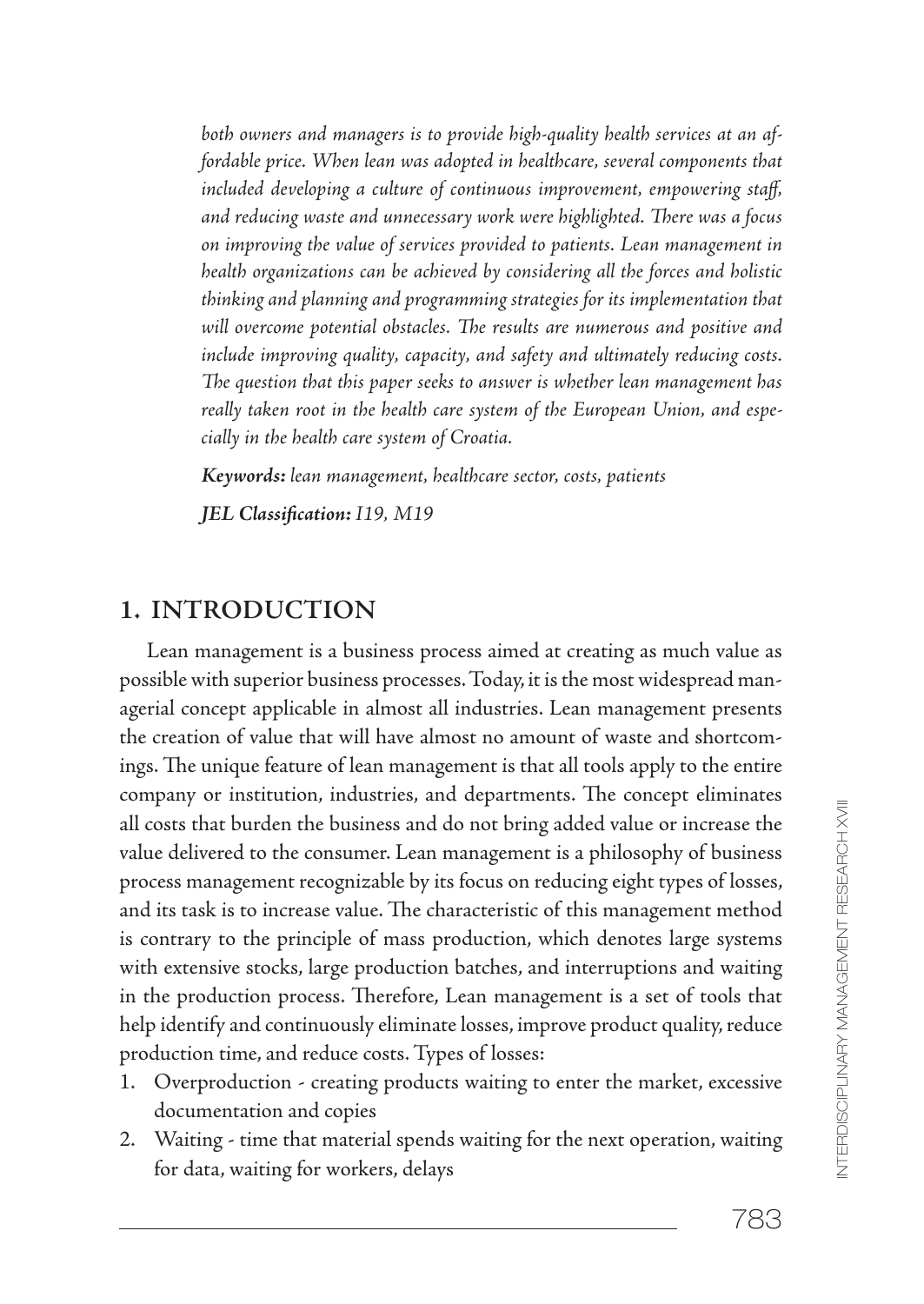- 3. Transport poor mapping, movement of materials within the production and design of the plant, too long paths between operations
- 4. Excessive processing poor communication leads to repetition of operations, human mistake
- 5. Inventories excessive production creates unnecessary stocks, scrap stocks, excess transport
- 6. Unnecessary movements unnecessary movements occur due to a poorly set up work station, poor production plan, or overall poor standard
- 7. Defective products/scrap scrap arises due to poor quality control, poor machine maintenance, lack of documentation, low operating standards
- 8. Employee skills non-involvement of employees in improving the quality of work, lack of adequate training, unclear individual roles in the company.

Term lean was explained for the first time in the book 'The machine that changed the world' (Womack & Jones, 2012), from the late 1980s, which published the results of Internation Motor Vehicle Program research, respectively the differences between the Japanese and "western" automotive industries are described, with the term "lean" being used for the organization of production in Japanese car factory Toyota (Womack et al., 2007). Today, lean management is considered the most powerful tool for achieving business excellence. The most widespread managerial concept is applicable in almost every industry. It aims to improve the company's performance, more precisely, the quality and profitability of its production. It is a business system for organizing and managing production, product development, relationships with suppliers and customers, quality control, etc. It is applied in business organizations and non-profit organizations, health care institutions, and all organizations seeking to achieve higher quality products and/or services.

Lean is a production philosophy that, when implemented, shortens the time from customer order to delivery of the finished product, eliminating all sources of waste (losses) in the production process. The basic principle of lean production is to produce precisely what the customer or client wants, i.e., the type, quality, and quantity of products directly dictated by market demand.

The lean management philosophy could be expressed as a desire to creatively integrate existing concepts and innovations to achieve continuous improvement in all segments of the business organization. The lean business organization uses a strategy based on the consumer and creating value for the consumer. It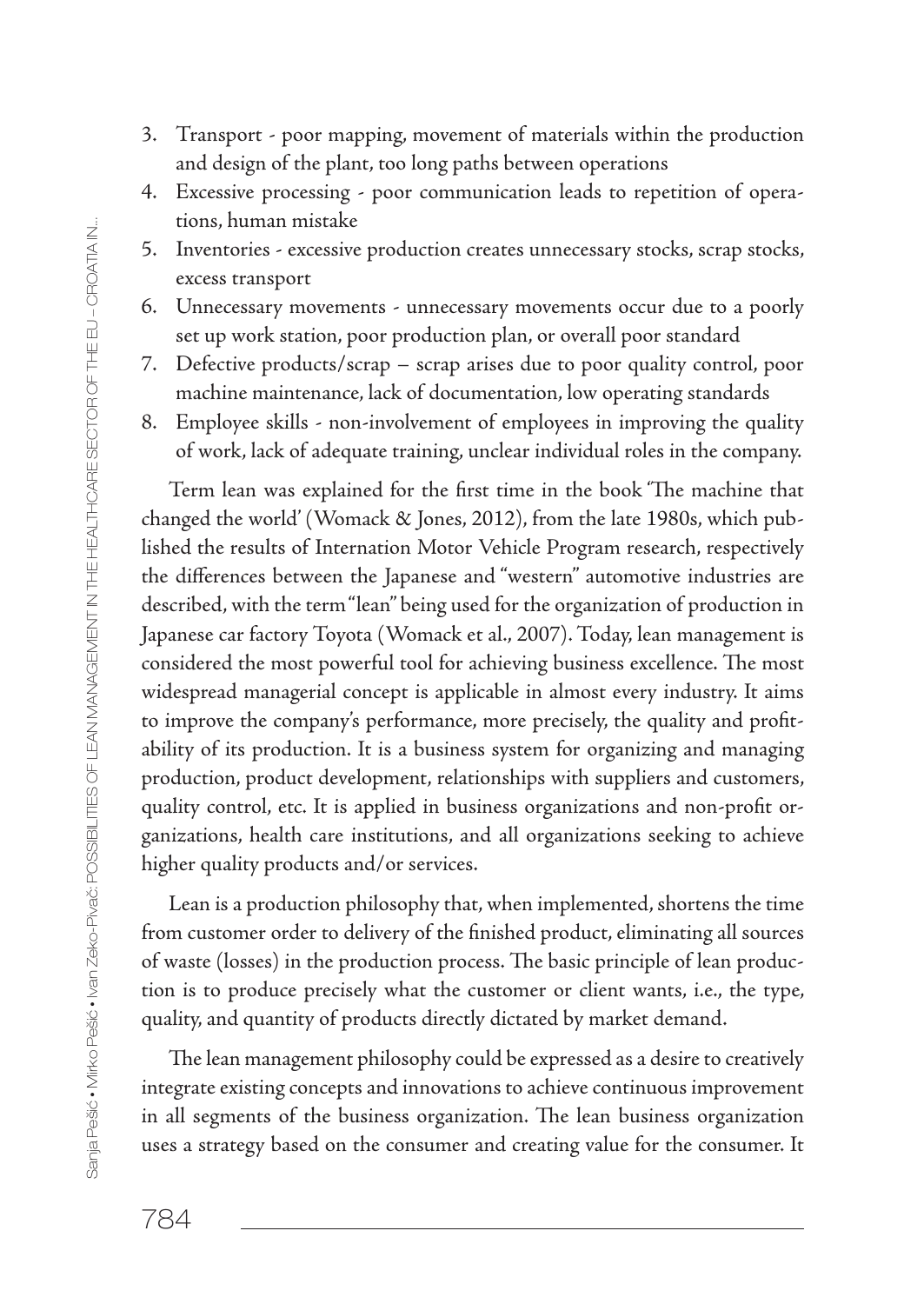puts consumers in the focus of its business. It adapts production and all other processes in a way that continuously creates and adds value to products and services that consumers then perceive as desirable. A lean organization is also characterized by a flexible structure, encouraging individual initiative in improving the efficiency and effectiveness of business, effective identification and problem solving, creativity and innovation. The teamwork of all employees, from management to machine workers, forms the basis for shaping such organizations.

The goal of lean manufacturing or service delivery is to eliminate all unnecessary resources and costs at the business level, from manufacturing to administration. It seeks to eliminate bottlenecks and losses in production processes and achieve production and business processes that require less manual human labor, less production and business space, less investment in research and development, thus less capital and less time to make a product or perform the service.

Although health systems differ significantly from the manufacturing industry, there are many similarities in business processes - in both systems, whether it is car manufacturing or providing healthcare to patients. Both employees face complex and complicated processes that provide added value and meet customer or patient needs. The introduction of lean methodology in the health system represents the potential for positive effects on productivity, costs, and quality in the waiting lists for public health services (Kadarova & Demecko, 2016). The application of lean in the healthcare system enables the elimination or reorganization of all activities that do not achieve added value to shorten the time of providing services to the end-user and create a highly arranged and organized business system that is efficient and cost-effective. This enables faster enrollment and admission of patients in various departments of the health care system, quick examination by health care professionals, timely and accurate publication of medical examinations, reduction of other forms of waiting for patients in the health care system, etc. (Mateljak & Kekez-Poljak, 2015).

The question that this paper seeks to answer is whether lean management has really taken root in the health care system of the European Union, and especially in the health care system of Croatia. Have the measures taken achieved the expected results, or is it just an effort to improve the system, which we can rightly call one of the largest public systems in the country. Are there reductions in waiting lists, costs, debts, or inventories?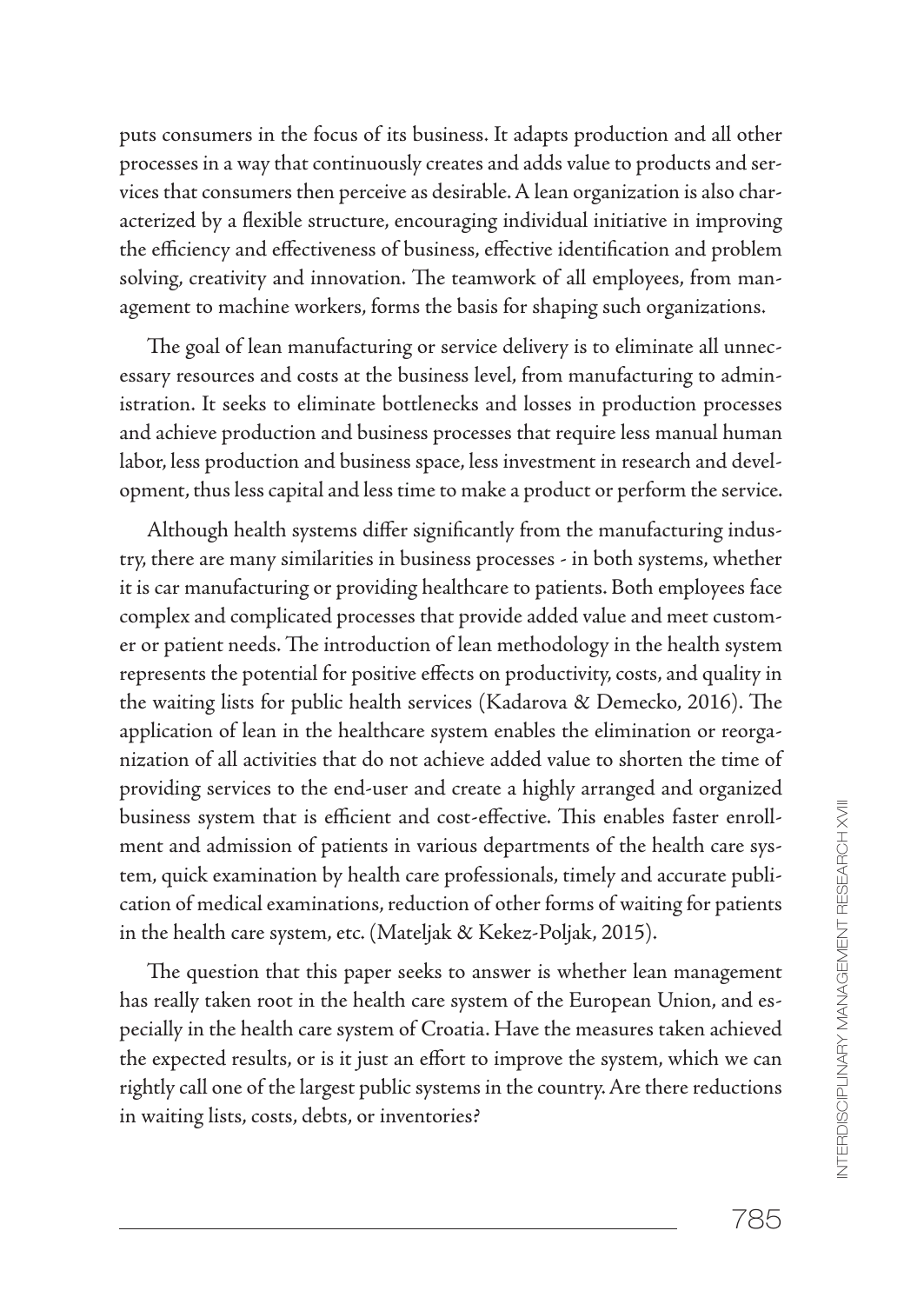## **2. POSITIVE ASPECTS OF LEAN MANAGEMENT IN HEALTHCARE IN GENERAL**

Lean management has five main principles on which it is based, and these rules have made it easier to understand the content of lean management (Oberman Peterka & Perić, 2016). The basic principles of lean management ( James & Daniel, 2012):

- 1. Defining values
- 2. Adding value
- 3. Equality and permanence of production
- 4. Interruption of the production process and withdrawal
- 5. The desire for perfection.

Although lean methodologies originate in the automotive industry, lean applied in healthcare can improve the patient experience while eliminating waste and reducing financial costs. Industrial production and health services are based on critical success factors, of which customer and patient focus are significant. Quality implementation of lean in health systems achieves efficient functioning of the health system that causes a balance between the needs and expectations of end-users, namely (WHO, 2010):

- improving the health status of individuals, families, and society,
- protection of the population from all health threats,
- protection of users from the financial consequences caused by sickness benefits,
- fair access of users to all health centers.

Lean thinking aims primarily to create value for the end-user. In the case of the health system, the end-user is the patient. Organizations in health systems that have applied the lean methodology focus on patients, process improvements, and innovation.

For the health care system to provide quality services to the user, it is necessary to constantly strive for the maintenance and improvement of essential business processes and the effective implementation of the lean concept.

It can be established that the application of the lean methodology in the health care system remarkably allows to improve the efficiency and shorten the service life cycle of the end-user.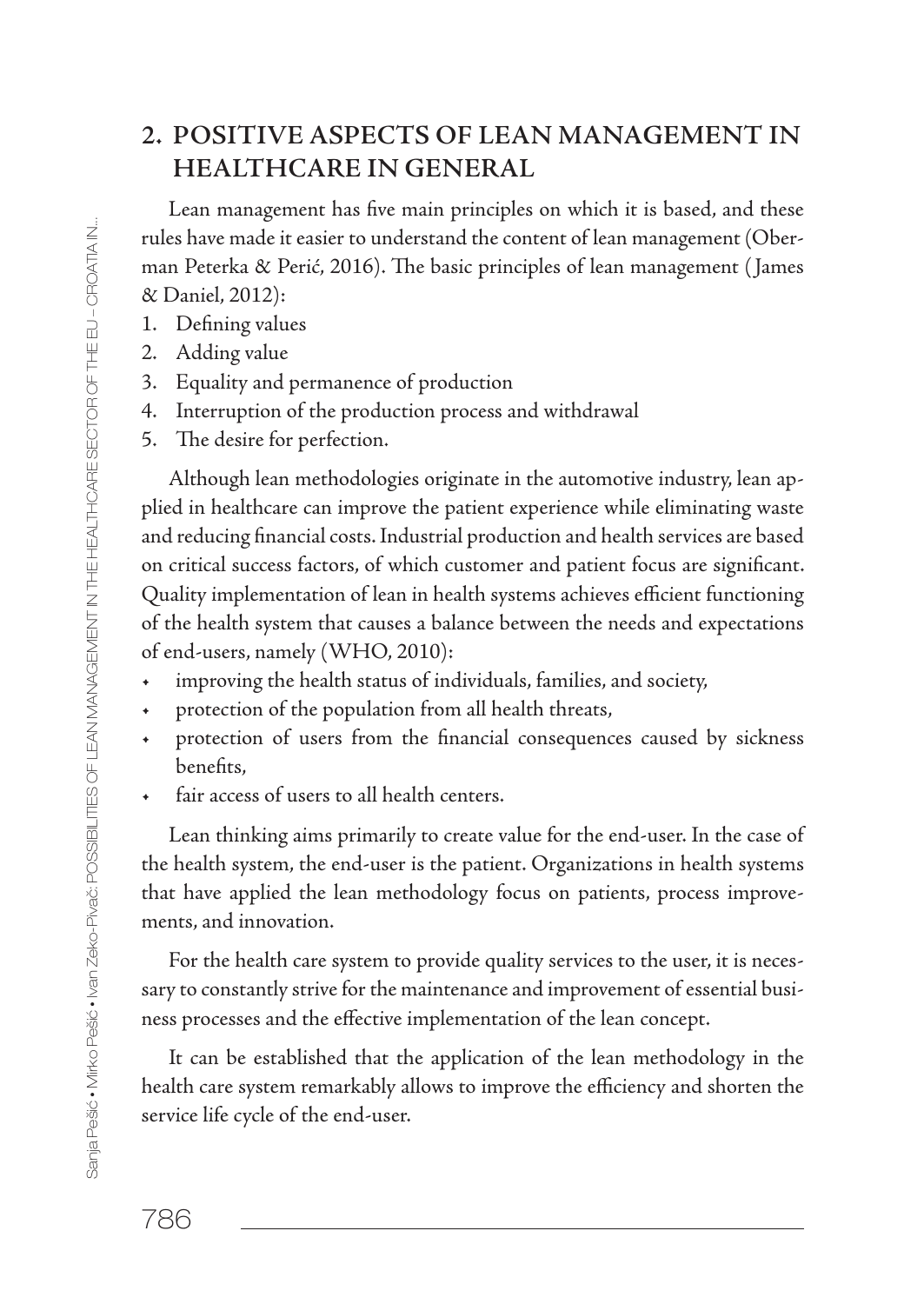By implementing the lean methodology in the health system, the quality of service and productivity of physicians increases while the costs of the health system decrease. Lean is valuable for healthcare facilities because patient care processes have improved and reduced unnecessary losses. The lean methodology also achieves better patient flow between different departments of the health institution (Karuppan et al., 2016). Therefore, it can be concluded that by achieving a balance between the needs and expectations of end-users, a wellorganized health system, meeting all user requirements, as defined by the World Health Organization, will achieve efficient use of all necessary resources - financial, material, information and human, that causes (WHO, 2010):

- the speed of providing health services to patients
- providing a broad and integrated package of medical services to clinical and public health institutions responsible for addressing the health problems of the population
- high standards, norms, and guidelines ensure patients' access to the health care system and achieve fundamental quality dimensions, such as safety, efficiency, integration, continuity, and focus on the patient.

Thus, it can be said that the basic positive principles of the lean methodology are reducing costs, reducing inventories, increasing efficiency, adding added value to products and services, and streamlining business processes. The question is to what extent the lean methodology is represented in health care, considering that these are giant systems with high requirements, public use, a large number of users, and a massive number of employees.

The proven benefits of using the lean methodology (according to the different types of lean methodologies used) in healthcare systems are reflected in the benefits to patients and healthcare facilities. The benefits to the patient are as follows (Kadarova & Demecko, 2016):

- speed of service provided, reduction of waiting
- reduction in time to the level of the abolition of waiting, improvement of diagnosis and treatment
- reducing treatment error, improving patient orientation, improving the quality of health care
- speeding up treatment.

The benefits of a health facility, on the other hand, are (Kadarova & Demecko, 2016):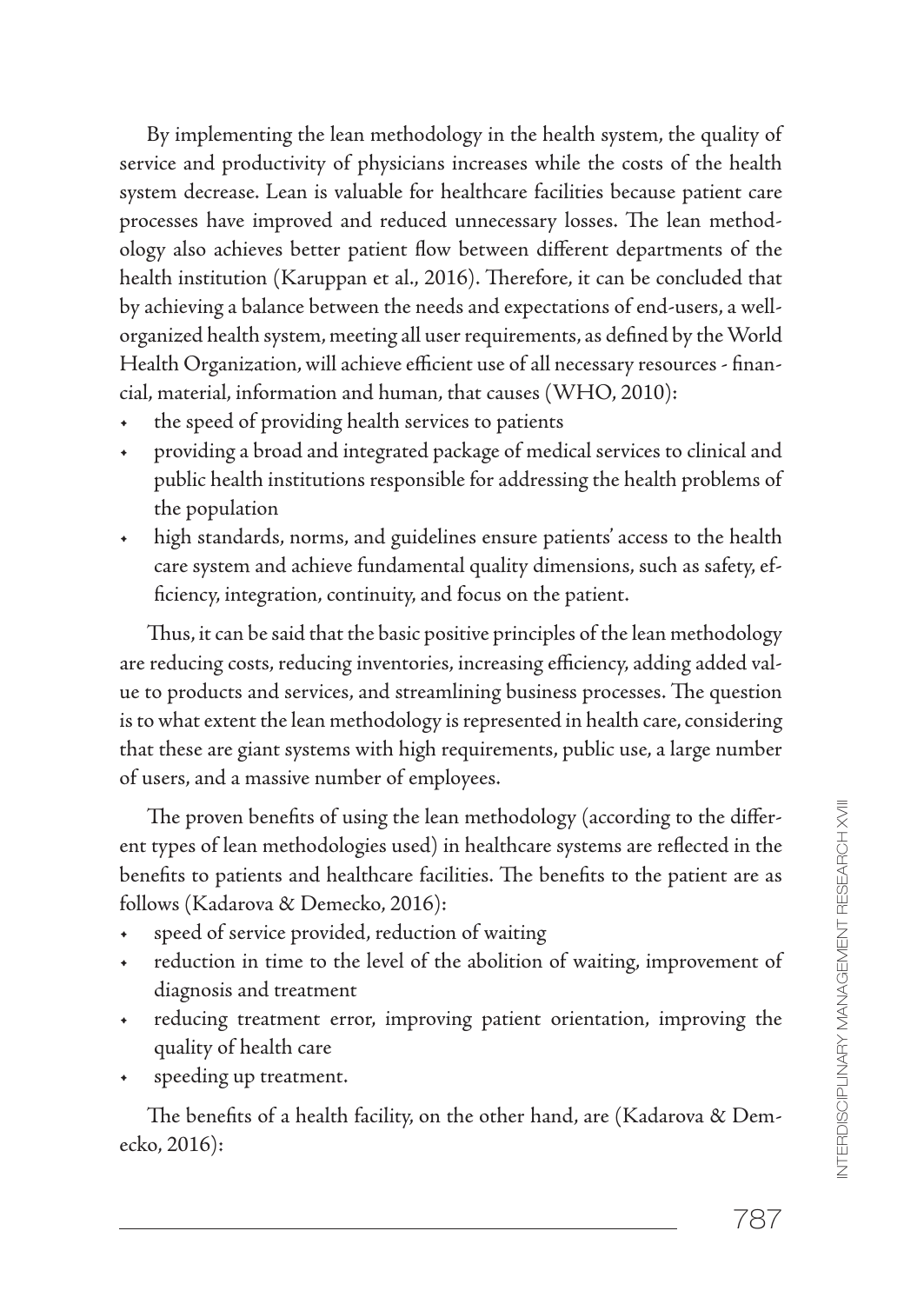- increasing productivity, reducing costs, and freeing up jobs
- increasing patient satisfaction
- reducing treatment errors, improving productivity and control
- rational use of equipment.

All of the above categories can be calculated and displayed. The reduction is most often presented as a reduction in waiting time or waiting days, to the classic display of cost reduction and inventory reduction. These units of measurement provide a solid basis for the effectiveness of applied lean management in health care.

## **3. APPLICATIONS OF LEAN MANAGEMENT IN HEALTHCARE ON THE EXAMPLE OF PRACTICE OF EUROPEAN COUNTRIES AND THIRD COUNTRIES**

In a highly competitive world, all industrial and service sectors work tirelessly to save costs and improve market position. Healthcare organizations face even more challenges in monitoring competition and the cost of providing medical services. Providing high-quality medical service at an affordable price is the goal of owners and managers (Abdallah, 2014). Many organizations have used quality initiatives to achieve this challenging goal, but this journey has not always been successful (Shortell et al., 2019).

While the manufacturing sector has enjoyed the benefits of lean management implementation for decades, practical implementation in a healthcare organization is not easy, but it is achievable. Considering internal and external forces and how holistic thinking is vital, and intelligent implementation strategy must be devised to overcome obstacles to implementation. Research shows the importance of leadership and support of senior management, but also the importance of the role of physicians in the implementation of lean. Doctors can be a big hurdle if they are not appropriately involved. Research shows that the success of implementation in healthcare can be achieved similarly to that in the manufacturing industry. However, the service nature of healthcare organizations needs to be taken into account. Once a good understanding of the internal environment is created, an appropriate holistic approach can be applied. Con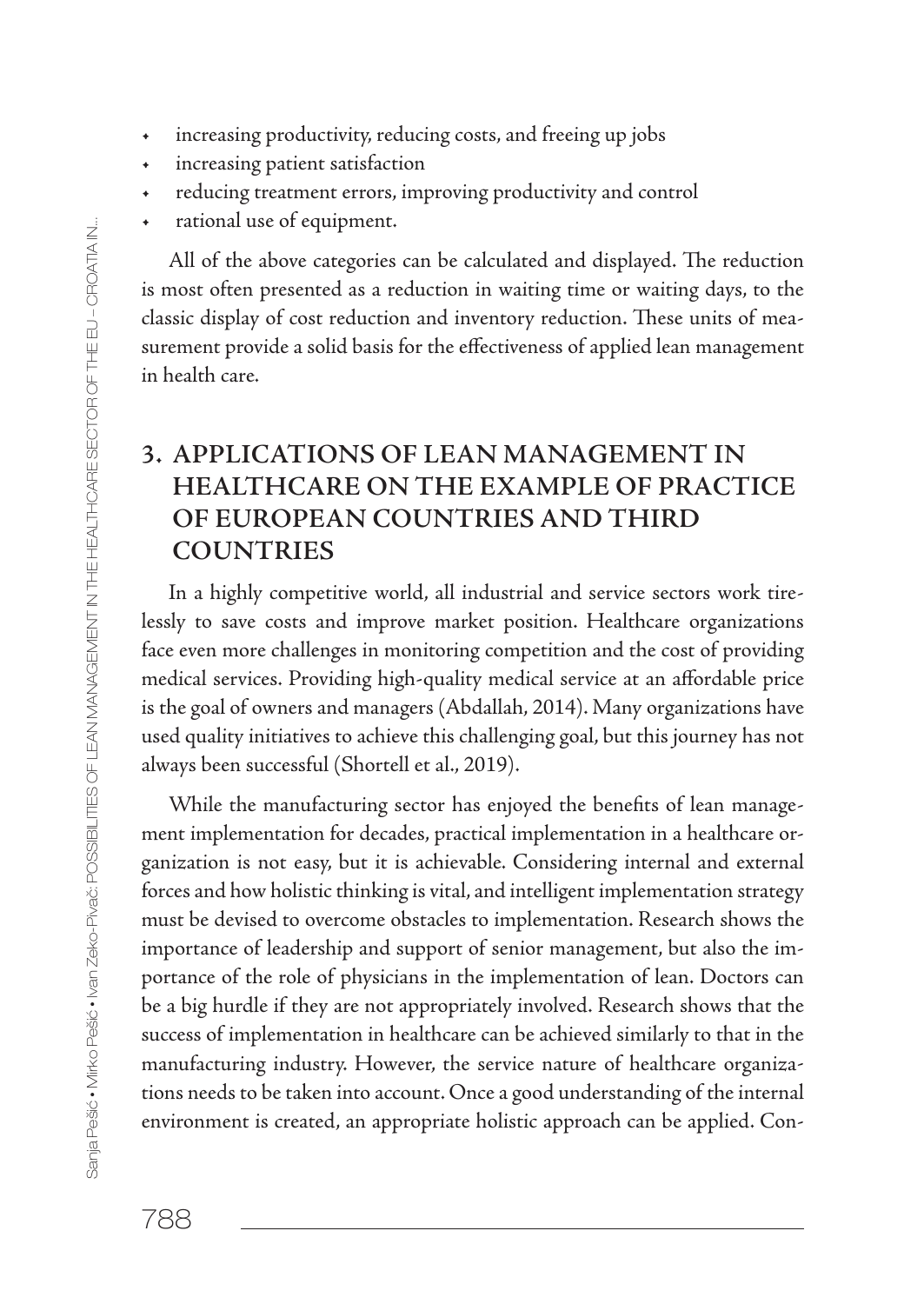tinuous monitoring is the last condition for the success of the implementation (Abdallah, 2020).

Lean management promises improved quality, capacity, and safety while keeping costs down. When Lean was adopted in healthcare, several components were highlighted. Common focuses include developing a culture of continuous improvement, employee empowerment, and waste reduction, focusing on improving the value of services received by patients. Concentrating on these values is expected to reduce costs, increase security, and improve the quality of care (Rotter et al., 2017).

Lean philosophy is a set of fundamental ideas that include two components: a commitment to lean principles and a commitment to continuous improvement. Lean principles refer to a comprehensive set of principles to transform workplace culture. This includes eliminating waste, improving patient flow, service providers, and supplies, and ensuring that all processes add value to customers. Furthermore, Lean Principles suggest that problems are identified and addressed by first-line staff members, as it is believed that the people who do the work are best suited to create solutions. Commitment to continuous improvement refers to recognizing that lean does not appear as a single intervention but instead requires a commitment to continuous improvement of the workplace (Rotter et al., 2017).

Lean management affects health professionals' morale, motivation, and job satisfaction. In recent studies, lean management has improved morale and job satisfaction among primary care physicians and medical assistants at a nonprofit clinic in the United States. After conducting lean management, the data collected by the survey in the clinic suggest higher levels of job satisfaction and personal motivation at work among employee after lean management intervention. The intervention included the redesign of the physical workplace and workflow improvement inspired by lean management associated with increased employee engagement and participation in decision-making (Mahmoud & Churruca, 2021).

Similar results were recorded in an American teaching hospital. They were considered the result of lean management's philosophical foundations that promote giving employees ownership of their work and valuing their perspectives (Collar et al., 2012). Employee participation, supportive leadership, and regular staff meetings were linked to improvements in job content (i.e., level of impact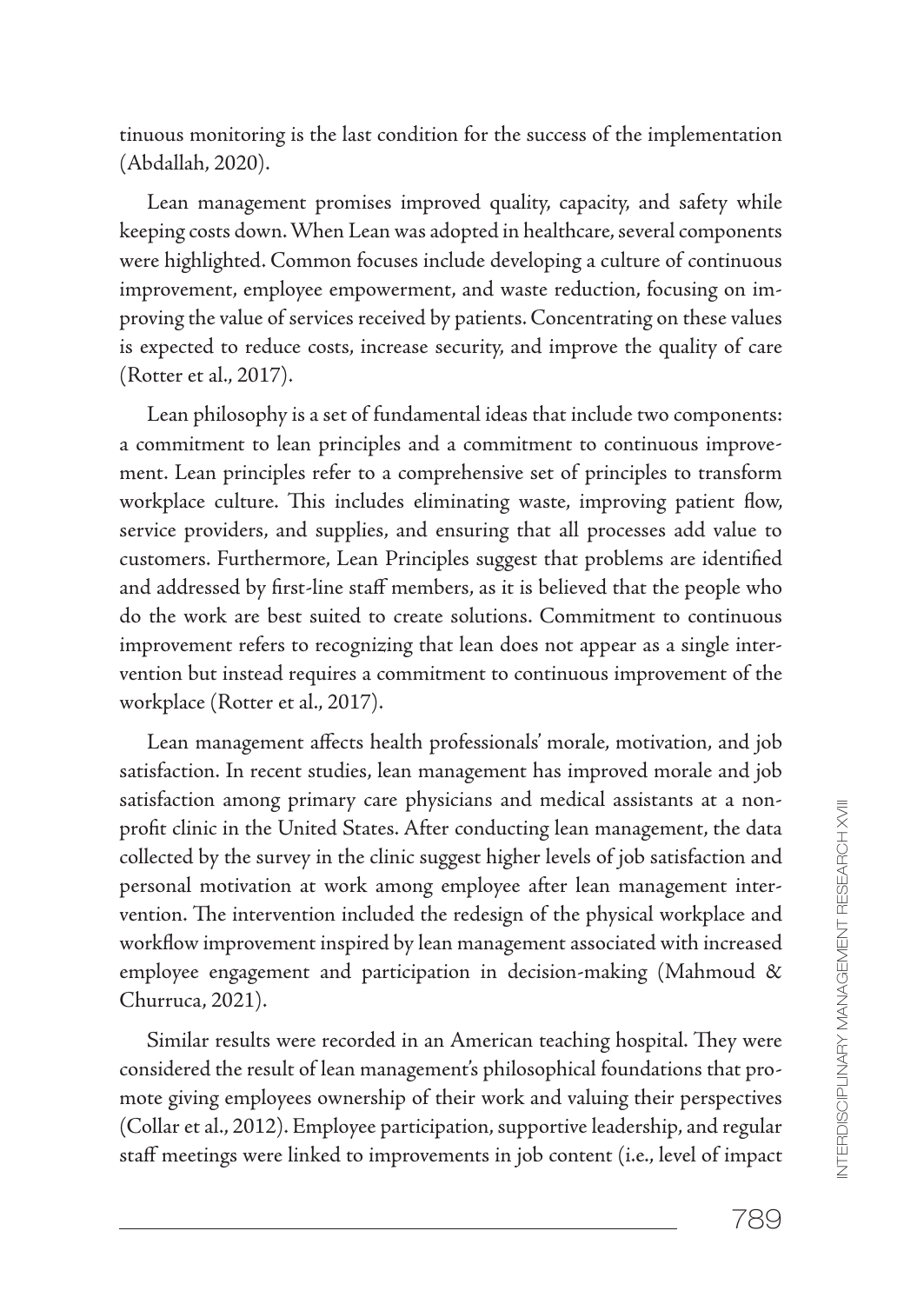on work, the opportunity for development, job meaning, commitment, and recognition) in a second study conducted in two Swedish cardiology departments (Ulhassan et al., 2014). A bottom-up approach to lean management and collaborative tools such as value flow mapping has promoted employee participation and was considered the catalyst for improved well-being when supported by other resources and used by all professional groups (Lindskog et al., 2016). Nurses at a private medical center also indicated increased job satisfaction after applying lean management principles in their telemetry unit (Nelson Peterson & Leppa, 2007). Among the reported benefits of this intervention was an 85% reduction in the distance staff members walked during their shifts (Mahmoud & Churruca, 2021). Lean-inspired reform has also helped reduce overtime, provided nurses with routine rest, and created conditions that allow them to pursue their professional values (Mahmoud & Churruca, 2021). A study conducted in two Swedish hospitals and one health practice showed that standardization of work and lean management are positively associated with improved job satisfaction among staff (Lindskog et al., 2016). Similar findings were reported in a Senegalese hospital that used lean management methods to clean and improve hygiene and overall workplace cleanliness (Kanamori et al., 2015). In a New Zealand study, morale improvement was also experienced by staff working in three emergency departments who adopted lean management, standardization, and value flow mapping (Mahmoud & Churruca, 2021).

Lean management is increasingly used in hospitals. However, the impact of lean management on staff has not been systematically synthesized (Mahmoud & Churruca, 2021). On the one hand, lean management is considered a comprehensive organizational philosophy aimed at systematic waste management (Abdallah & Alkhaldi, 2019).

On the other hand, lean management is considered a tool for organizations that often implement one or two waste management practices in one processor on a small scale (e.g., one department or a specific unit). Although the division of lean management implementation could effectively achieve desired performance and efficiency goals, there is little evidence of the long-term sustainability of such gains. In particular, these approaches often neglect key elements of lean management implementation, such as employee engagement and participation (Mahmoud & Churruca, 2021).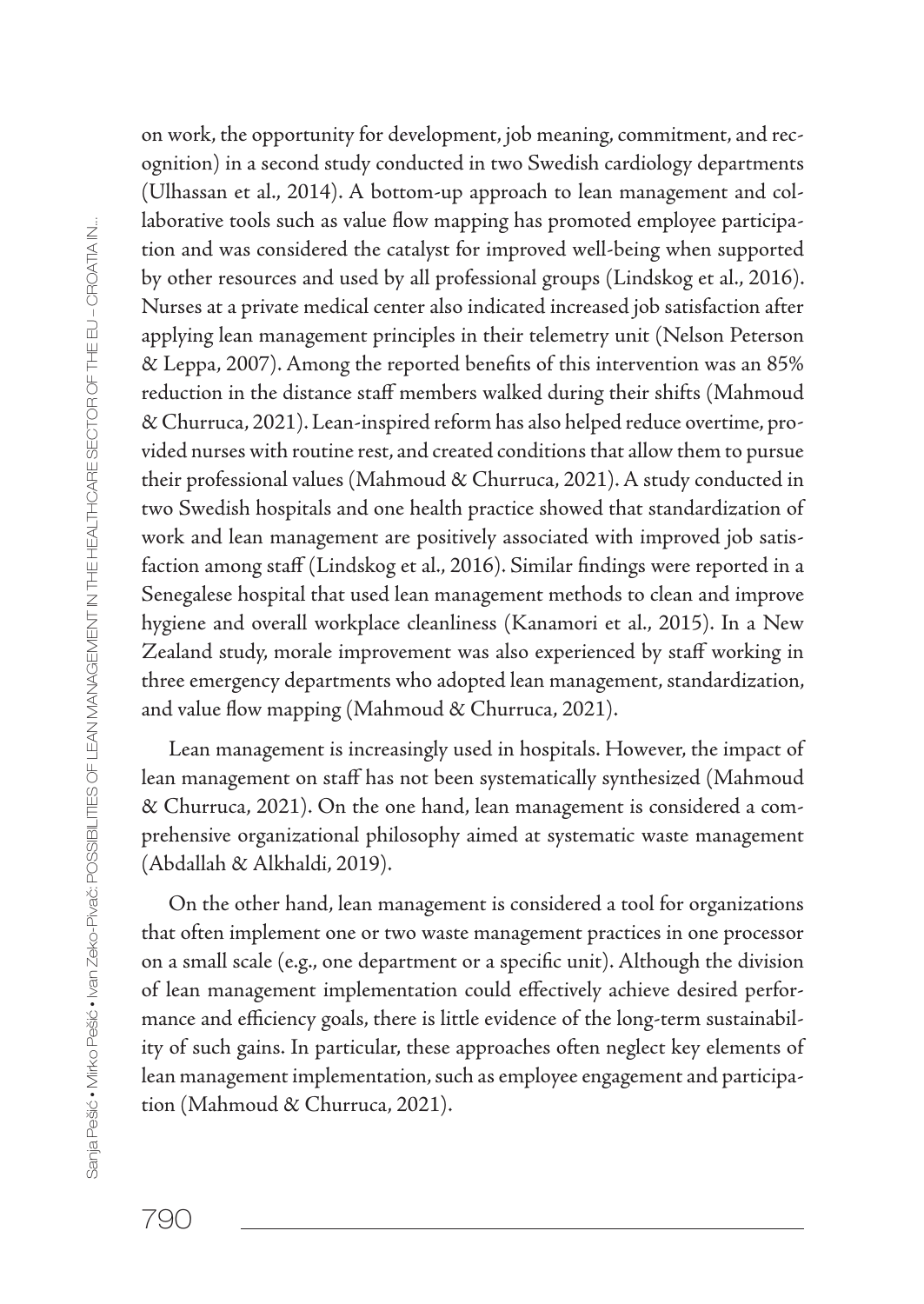Data collected in the academic operating room showed that the implementation of lean management did not impact intraoperative teaching activities (Collar, 2012). The authors of this study argued that lean management could provide additional opportunities for high-value training by increasing operating room capacity and reducing low-value, time-consuming activities such as unnecessary or redundant administrative work. However, the authors did not provide any data supporting this hypothesis (Mahmoud & Churruca, 2021). Overall, studies holistically investigating cases of lean implementation in healthcare, taking into account its socio-technical and human dimensions, remain rare (Mahmoud & Churruca, 2021).

Healthcare professionals have used various lean tools in the last two decades (D'Andreamatteo, 2015). Many organizations have succeeded in reducing costs, minimizing errors, and improving profitability, but success is not always the result of lean implementation (Graban, 2012). Lean implementation in healthcare has experienced different results. Barnabè and co-workers said the actual effect of lean management is still a mystery, as some see success in it and some do not (Barnabe et al., 2022).

## **4. CASE STUDY OF LEAN MANAGEMENT IMPLEMENTATION IN THE HEALTHCARE SYSTEM OF THE REPUBLIC OF CROATIA**

The health care system in each country has specific characteristics based on which the primary and secondary processes are performed. Each of them aims to provide service to the end-user as soon as possible and to make him fully satisfied with the service.

Lean methodology in the health system of the Republic of Croatia is still in its infancy, and Croatia is investing more and more in the digitalization of health care. However, much remains to be done to develop the health care system to the extent that it has intelligent hospitals. The main issue today is that lean management in the health system of the Republic of Croatia is precisely what has improved in health care through the implementation of lean management.

The health care system of every country, including Croatia, is required to (Stoiljković, 2013):

improve patient care,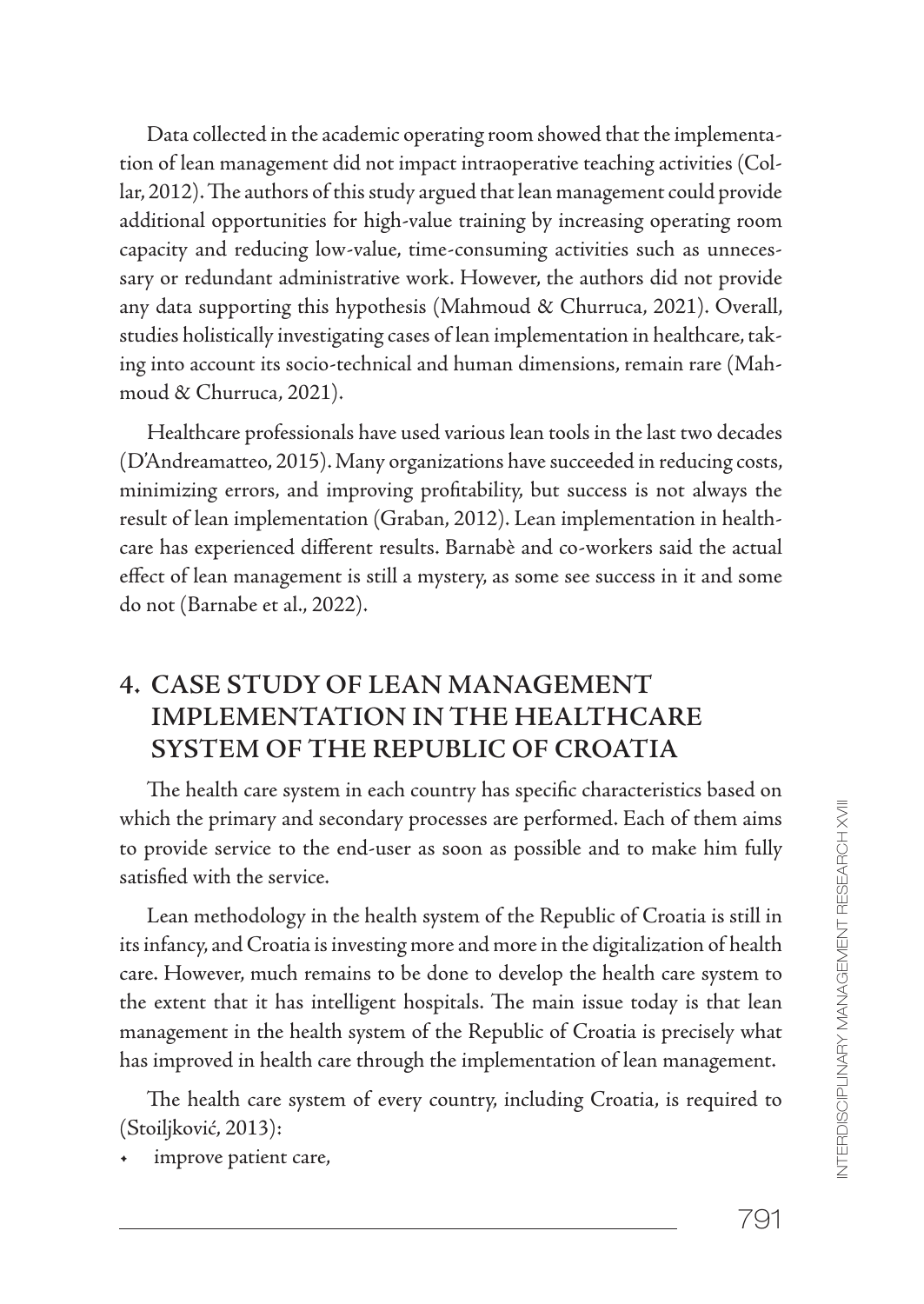- reduce mortality,
- reduce waiting lists,
- reduce drug consumption and length of stay of patients in hospitals,
- cost control,
- compliance with state regulations,
- increase competition,
- implement new procedures and capabilities,
- solve the problem of an increasing number of uninsured,
- deal with an increase in the number of people aged 65 and over,
- stop the continuation of the growth of health care costs and start to reduce those costs,
- procurement of new technologies and equipment that are expensive,
- address the shortage of medical staff.

The current health care system cannot solve the current demands and accumulated problems. Therefore, a change is needed that will reduce costs, shorten the duration of the process, and reduce or eliminate errors in the processes of providing health care. These changes are the implementation of lean management in the health system.

The implementation of lean management in the health system of the Republic of Croatia has led to the creation of various digital channels and e-services to facilitate access to health care. The first of these channels is the e-health platform. E-health is the result of investing in the digitalization of the health system. With the help of e-health, patients can get an insight into the order list, request a free appointment, or send a request to cancel orders. This has relieved the burden on hospital counters where people order because now all this can be done from their own home using a computer.

But regardless of the fact how much e-health has relieved hospital counters and contributed to shortening waiting times, the question is, what about the elderly who need health system services? The process of ordering via e-health is quite complicated for them, and they have to seek the help of others to order a medical examination. E-health has reduced overproduction (less documentation is needed), reduced patient movement in hospitals, relieved hospital counters, no recurrence of using e-health, reduced waiting for medical examinations, and medical staff can be more focused on providing health services.

The ordering process has the following steps (HZZO, 2022):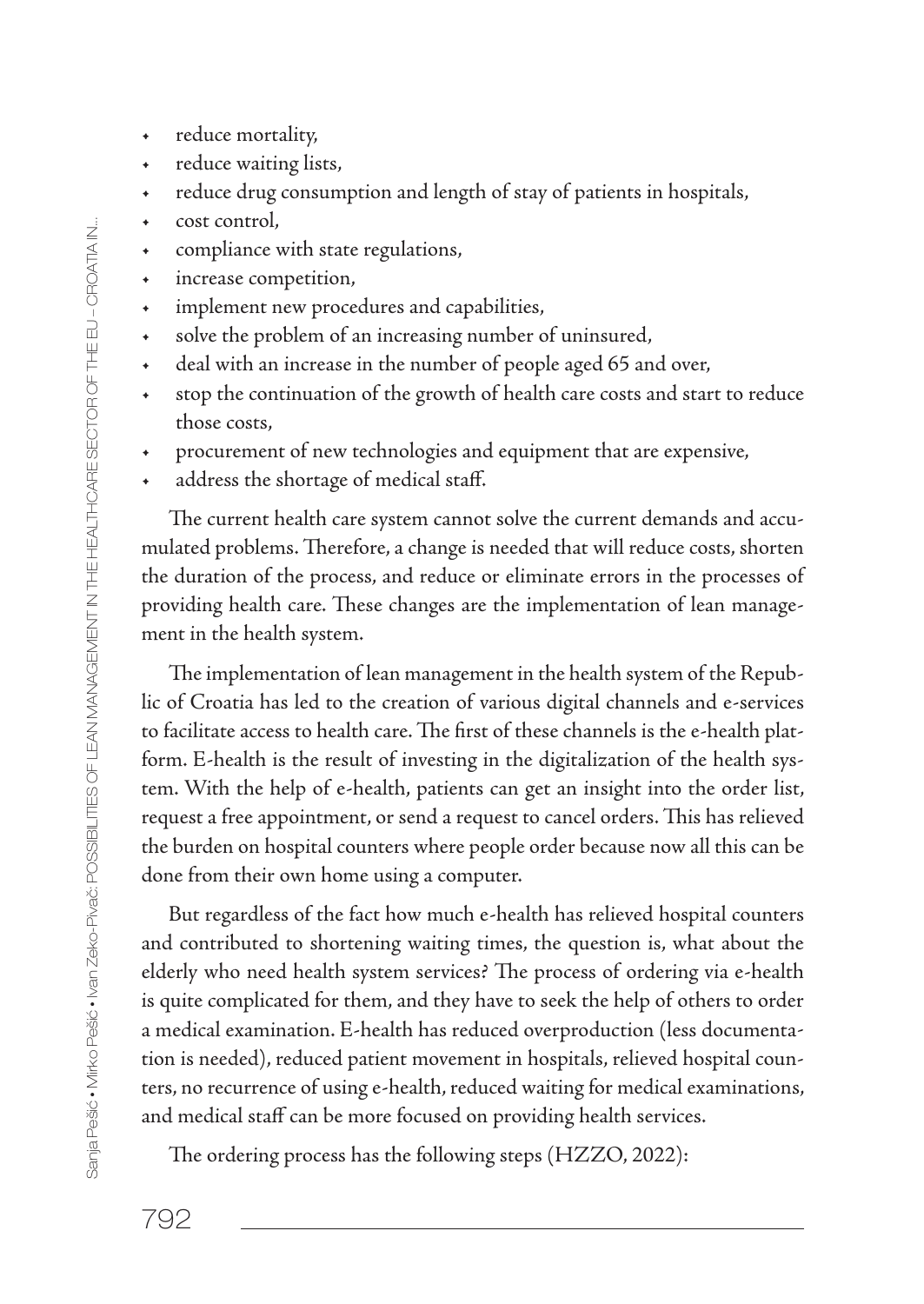- registration on the website of the Croatian Health Insurance Institute
- select the institution where the medical examination is to be performed
- offer the desired examination date
- creating an order

With the help of e-health, patients can also get insight into the applications for compulsory health insurance, which is much more effective than going to the Croatian Health Insurance Institute institution and getting the desired information there.

Given the further development of digitalization, the Croatian Health Insurance Institute (HZZO) has developed a new e-service, "Open Orders," for citizens, through which orders can be checked on the lists of orders for individual health procedures. The new e-service enables the search for free appointments and canceling a previously scheduled medical procedure without calling the phone or going to a health institution, which is essential because it frees up space for other patients (HZZO, 2022).

Furthermore, the e-prescription service is an example of an additional investment in the digitalization of the Croatian healthcare system. So far, Croatia, along with the Scandinavian countries in Europe, has most successfully applied the e-recipe and thus achieved a reasonable basis for developing other digitization projects in health care. The e-prescription is information about the medicine prescribed for the patient and is saved on the patient's online account. The electronic record is transferred from the doctor to the pharmacist and then to the institution that reimburses the medicine, i.e., the National Health Fund (NFZ). With the further development of the e-prescription project, the digitalization of Croatian healthcare is now focused on changes in the payment method in healthcare.

The implementation of the Lean methodology aims to achieve and achieve the process of monitoring the health of the patient remotely (especially patients suffering from cardiovascular diseases). Easy-to-use and straightforward active heart monitoring systems have already been designed and tested globally. However, Croatia still has a lot to invest in the digitalization of its health system to achieve this (Stojiljković, 2013).

In operating health care institutions, some activities add value to the service and activities that do not add value when providing services to the patient. At the beginning of the process of implementing the Lean methodology in the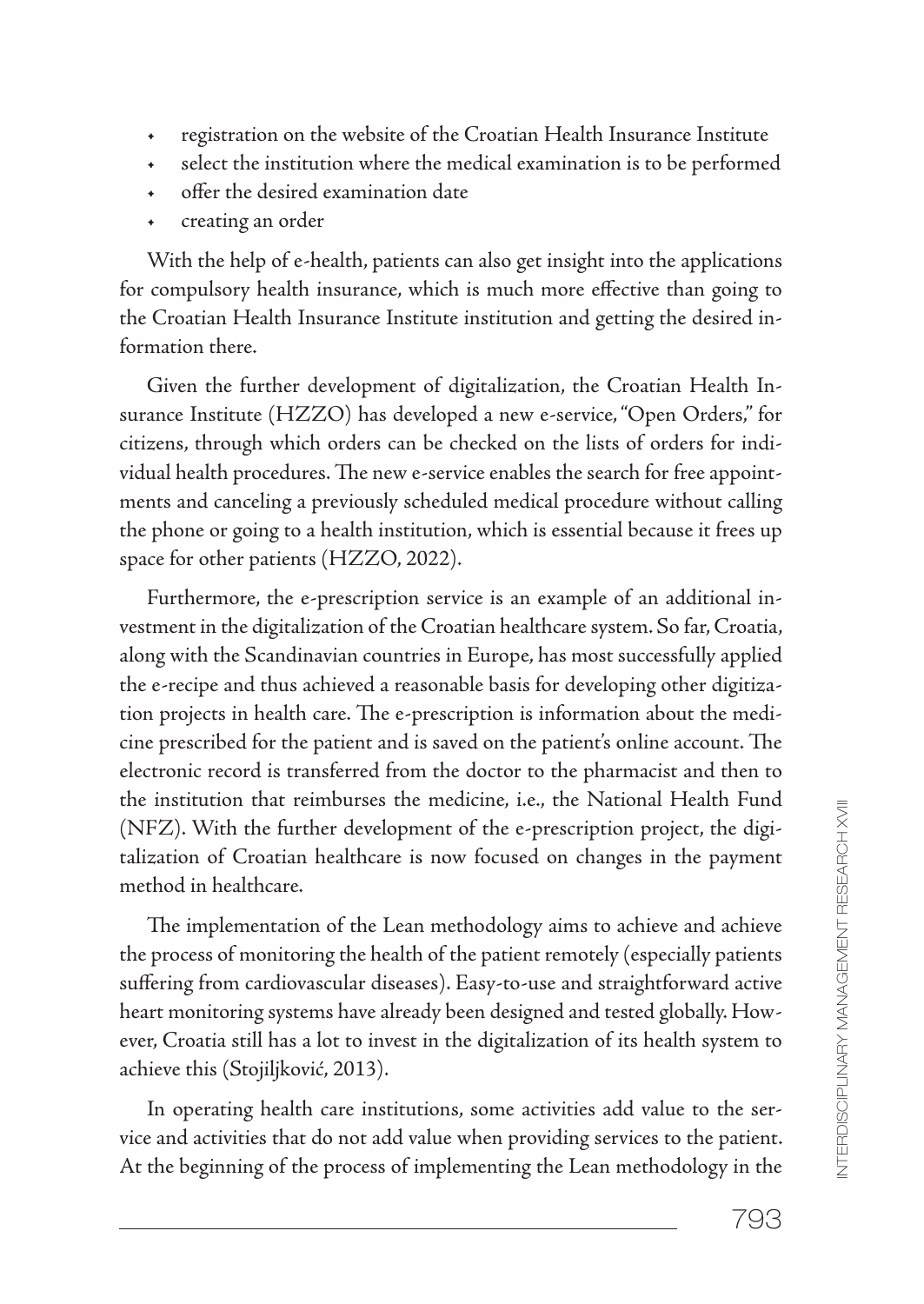health institution, it is necessary to identify and eliminate or reorganize the implementation of activities that do not create added value and reorganize the implementation of activities that do not create added value but are necessary for basic organizational tasks that do not create added value and do not affect the execution of such tasks of the organization at all (losses). As already pointed out, a loss is considered any activity in a process that does not add value but prolongs it and makes it more costly. As in other service industries, there are everyday activities in the health care system. The most important is surgery, as the task or work activity is the only one that adds value to the process. Some activities gain value in the process, and these are control - quality control of inputs, processes, and outputs, storage - stocks of resources or semi-finished products waiting for the next operation or stock of output, downtime or waiting in the sequence of operations, i.e., tasks, transport - the movement of inputs, people or information from one operation to another (Mateljak & Kekez-Poljak, 2015).

Considering that the implementation of Lean management in the health care system has just started in Croatia, Croatia still has much room for improvement. Looking at the five principles of lean management, it is clear that, for the time being, the principle of recognizing the flow of value is represented in the health system of the Republic of Croatia because the health system has recognized its losses in the business process. Implementing Lean management wants to eliminate them, which is especially true of the transparency of waiting lists for health services. The pull principle also characterizes the pull system because the patient comes to seek medical services, and medical services are not pushed toward the patient. I believe that the health system of the Republic of Croatia should still work on a uniform and continuous flow of production and the pursuit of perfection.

Unnecessary movement of medical staff, long waiting lists, long waiting of the patient for a medical examination, excessive documentation, malfunction of medical equipment, and lack of communication are just some of the problems that occur in the health system of Croatia and which can be solved by lean management implementation. The goal that should be achieved by implementing Lean and solving these problems is to reduce costs in the healthcare system. The advantages of the Lean methodology are that its implementation detects all losses that negatively affect the operation of the health system, and they are eliminated. Lean management in the health system of the Republic of Croatia requires further digitalization of the system, which will affect the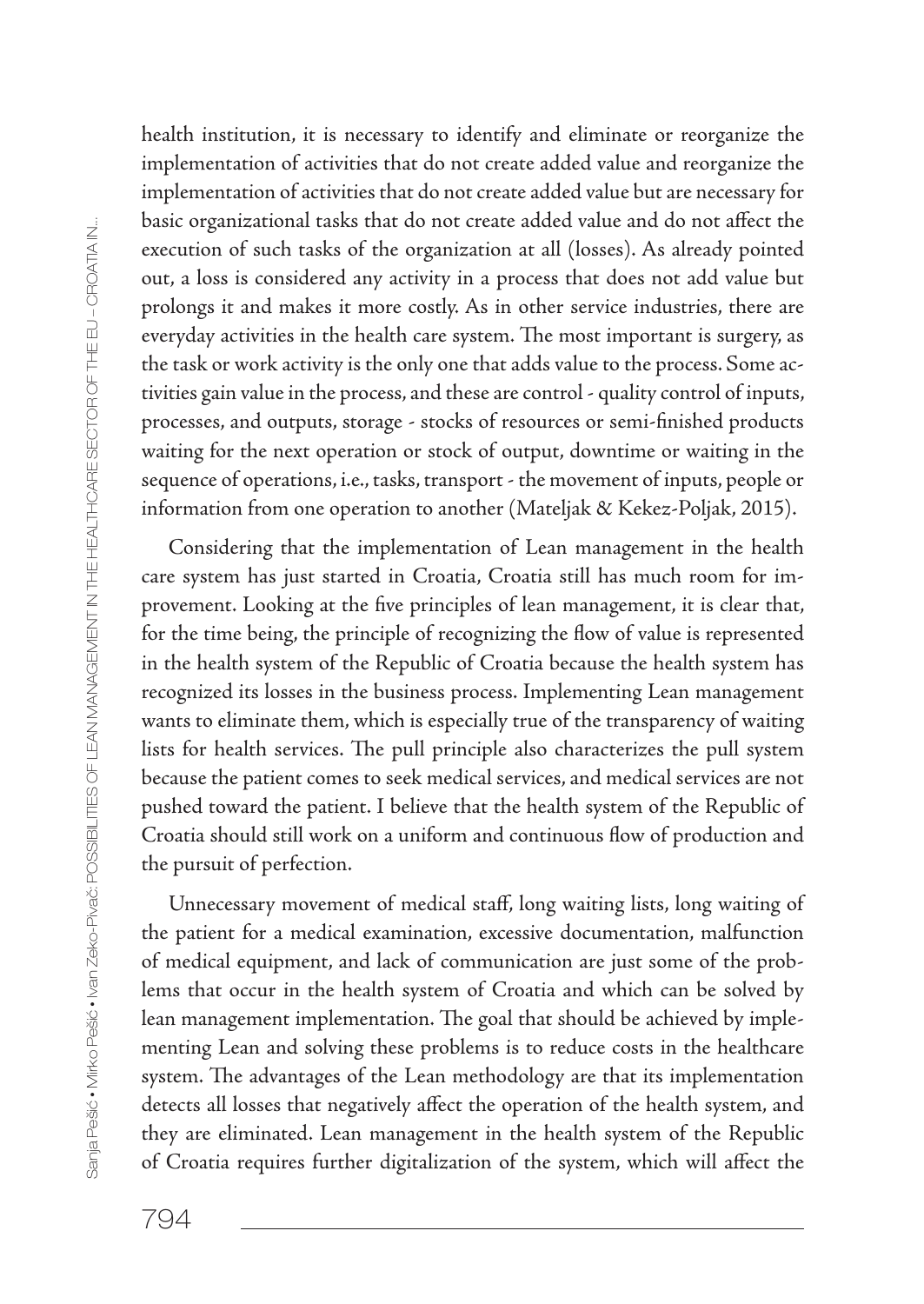processes in the health system, i.e., their improvement. Better digitalization of hospitals would reduce queues, eliminate unnecessary writing of the same notes on the patient in many places, would be better coordination and scheduling of medical staff, which would reduce waiting lists but also unnecessary costs because the doctor would be able to handle a higher number of patients per day, etcLean management also requires preventive maintenance of medical equipment, which reduces the number of failures of medical equipment. The quality of health care providers would increase, and thus patients would be more satisfied and, consequently, less frustrated. A lean environment would bring better service delivery, more satisfied patients, better patient flow through the system, a well-designed pull system, reduce service deficiencies, and make medical staff work more synchronously. Such a Lean environment would reduce losses and unnecessary accumulation of stocks that occur in the health system of the Republic of Croatia.

### **5. CONCLUSION**

Healthcare systems are generally complex systems where the same business processes often occur in different ways. These are systems characterized by a large number of employees, complex procedures, a large influx of consumers of health services, the complexity of services, and often high costs of service delivery and system maintenance. In other words, national health systems can be characterized as sluggish systems in which the introduction of change is a process that takes longer than, for example, manufacturing industries. The application of lean management in health systems is an urgent need to reduce the financial burden on the system, reduce the periods for providing the service and lead to increased satisfaction of the end consumer, the patient. Several operational steps need to be met to implement lean management in healthcare effectively. The first of them is the involvement of all stakeholders in the health system or health institution. The second step is the full involvement of management. The third step is to avoid too much testing or piloting the application of lean management in specific structures of the institution. The last operational step for the successful introduction of lean management is the standardization of business processes. In recent years, the Croatian health care system has been moving towards increasing the quality of business processes, which also means raising process standardization.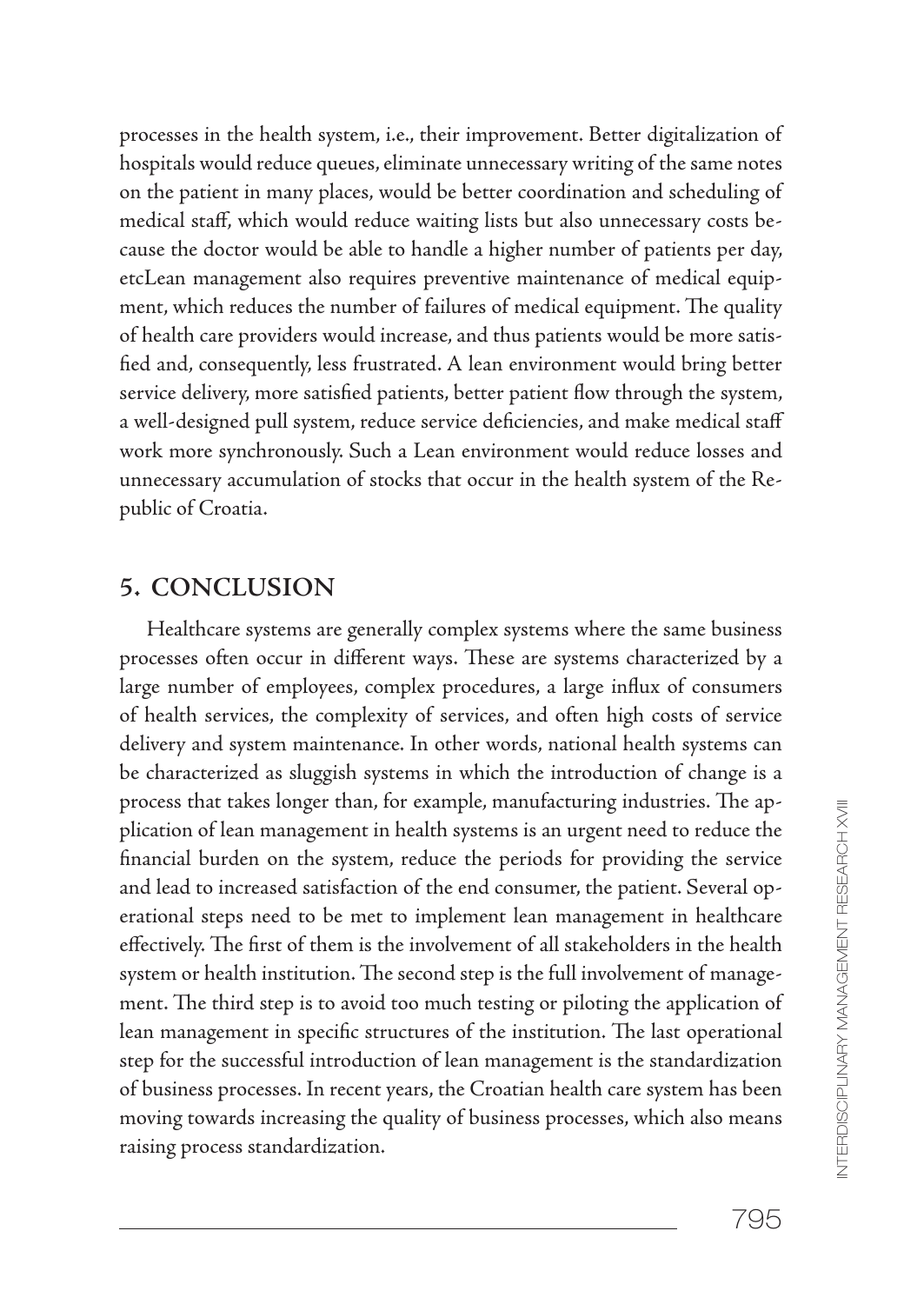The application of the principles of lean management in the Croatian health care system has not left too many results so far. The digitalization of the ordering system has led to transparency and better information, but has it resulted in a reduction in waiting lists? This is a question that cannot be answered onesidedly. The application of lean management in the Croatian health care system is of great need. Mainly to reduce costs, reduce waiting times, reduce service times, reduce inventory, and increase the utilization of available resources. From the position of management in general, health systems are the systems that pose the most significant challenge for management and leadership in an efficient manner. Therefore, in conclusion, lean management as a form of management in health care is the best form for effective rationalization and increase the system's effectiveness.

#### **REFERENCES**

- Abdallah, A. (2014). Implementing quality initiatives in healthcare organizations: drivers and challenges. *International journal of health care quality assurance.* [available at: https://www.emerald.com/insight/content/doi/10.1108/IJHCQA-05-2012-0047/ full/html?src=recsys, access January 05, 2022]
- Abdallah A. (2020). Healthcare Engineering: A Lean Management Approach. *Journal of Healthcare Engineering* [available at: https://www.ncbi.nlm.nih.gov/pmc/articles/ PMC1070069/, access January 05, 2022]
- Abdallah, A.B. & Alkhaldi, R. Z. (2019). Lean bundles in health care: a scoping review. *J Health Organ* Manag, 33(4), pp. 488–510.
- Barnabè, M.C., Giorgino, J. & Bianciardi, V. (2017). Engaging professionals with serious games: the lean healthcare lab at Siena university hospital. *Development and Learning in Organizations: An International Journal*. 7–10, 31, pp. 307-10.
- Collar, M., McGonegal, K. & Duck, M. (2012). Lean management in academic surgery. *J Am Coll Surg,* 214(6), pp. 928-936.
- D'Andreamatteo, A. (2015). Lean in healthcare: a comprehensive review. Health policy, 119 (9), pp.1197-1209.
- Graban, M. (2012). *Lean Hospitals*. CRC Press, New York, NY, USA, 1st edition.
- Kadarova, J.& Demecko, M. (2016.). New approaches in Lean Management. *3rd Global conference on business, economics, management and tourism*, 26-28 November 2015, Rome, Italy, pp. 12-13.
- Kanamori, S., Sow, S., Matsuno, R., Tsuru, A. & Jimba, M. (2015). Implementation of 5S management method for lean healthcare at a health center in Senegal: a qualitative study of staff perception. *Glob Health Action*, 8(1), 27256.
- Karuppan, M. C., Dunlap, E. N. & Waldrum, M. R., (2016). Operations management in healthcare, Springer publishing company, New York.

796